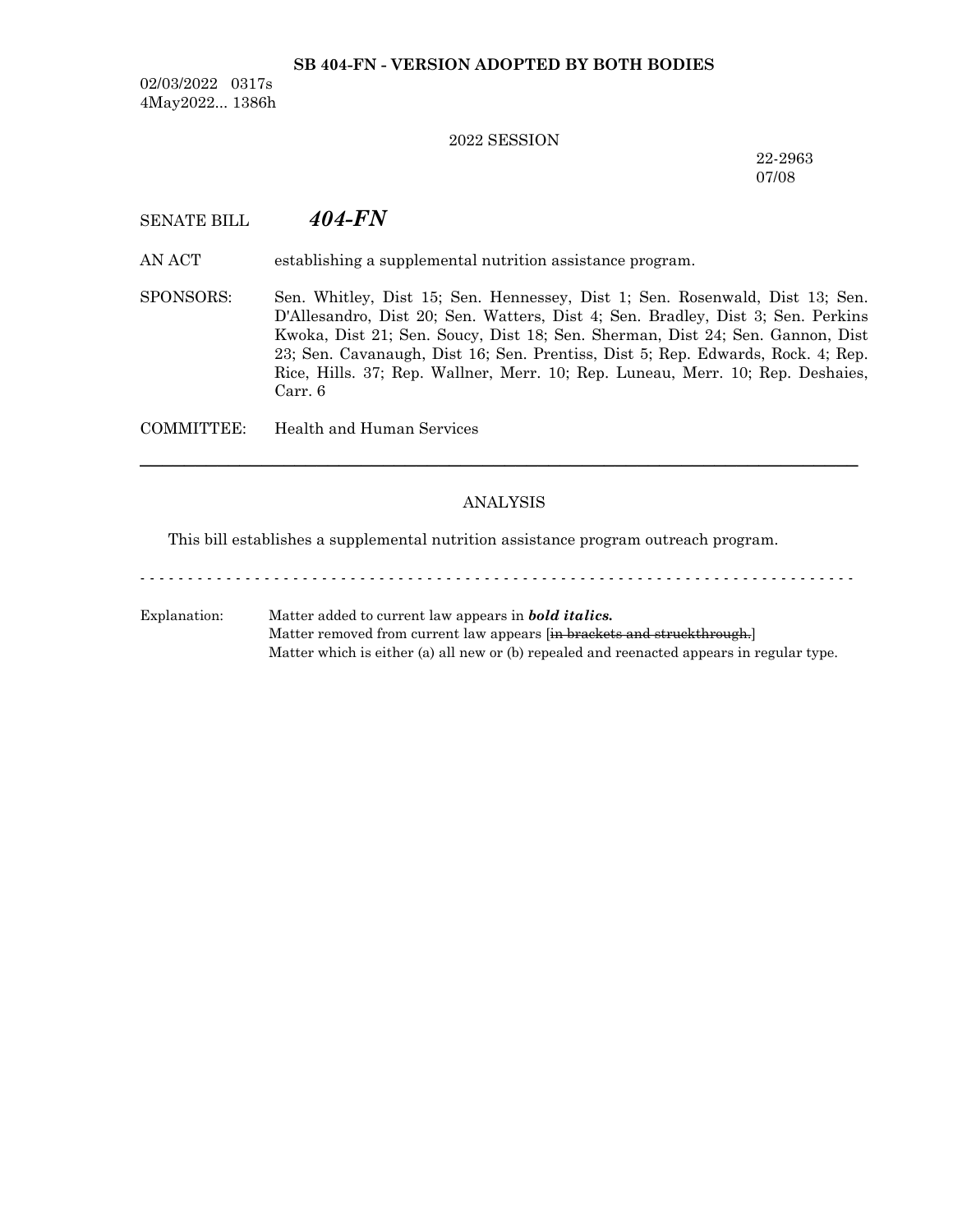#### **SB 404-FN - VERSION ADOPTED BY BOTH BODIES**

02/03/2022 0317s 4May2022... 1386h 22-2963

07/08

#### STATE OF NEW HAMPSHIRE

*In the Year of Our Lord Two Thousand Twenty Two*

AN ACT establishing a supplemental nutrition assistance program.

*Be it Enacted by the Senate and House of Representatives in General Court convened:*

1 New Paragraph; Human Service; SNAP Outreach Program. Amend RSA 161:2 by inserting after paragraph XIII-a the following new paragraph: 1 2

XIII-b. SNAP Outreach Program. Develop a state outreach plan, known as the outreach plan, to promote access to eligible persons to benefits through SNAP. The department's responsibility shall be limited to the development of the outreach plan and shall not include the implementation or administration of the outreach plan. The department shall give preference to private or federal moneys sufficient to cover the state's costs associated with such implementation and administration. Nothing in this paragraph shall be construed to prevent the department's use of available general fund appropriations for the purposes of this paragraph if there are insufficient federal or private funds available. The outreach plan shall: 3 4 5 6 7 8 9 10

(a) Meet the criteria established by the Food and Nutrition Services Agency of the United States Department of Agriculture (USDA) for approval of state outreach plans. Upon approval of the outreach plan by USDA, the outreach plan shall be implemented within 6 months following the state's current procurement process set by the department of administrative services. 11 12 13 14

15

(b) Seek and accept gifts, grants, and donations to develop and implement the plan.

(c) Partner with one or more non-profit organizations for the development and implementation of the plan. In any contract made with non-profit organizations relating to the outreach plan, the contract shall specify that the nonprofit organization is responsible for seeking sufficient gifts, grants, or donations necessary for the development and implementation of the outreach plan, and may additionally specify that any costs to the state associated with the award and management of the contract or the implementation or administration of the outreach plan shall be paid out of any private or federal moneys raised for the development and implementation of the outreach plan. 16 17 18 19 20 21 22 23

(d) Submit the final state outreach plan to the Food and Nutrition Service of the USDA for approval on or before the USDA deadline for state fiscal year 2023, as well as annually or as required by USDA thereafter, and shall request any federal matching funds that may be available upon approval of the state outreach plan. 24 25 26 27

2 Effective Date. This act shall take effect upon its passage. 28